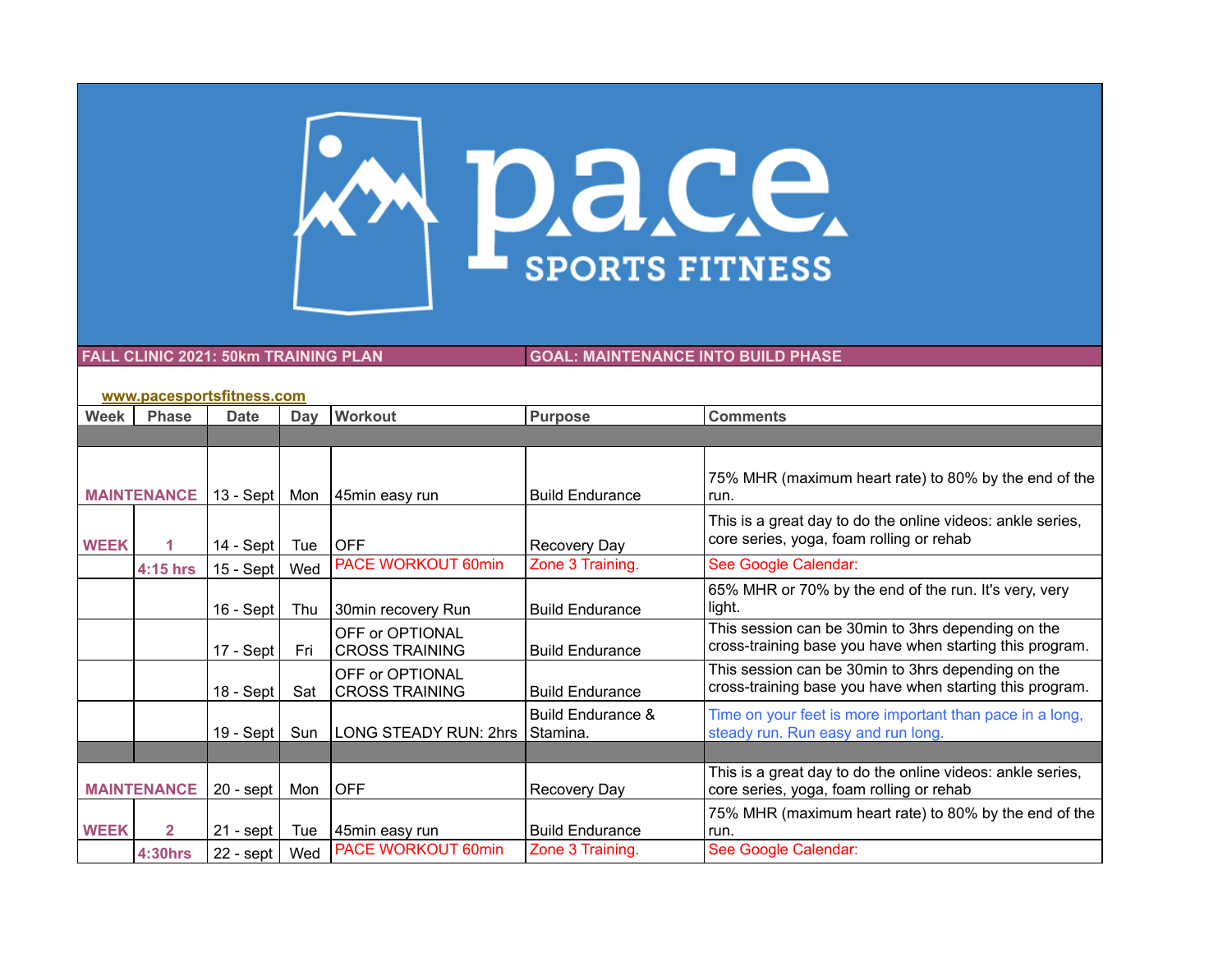|             |                    | $23 - sept$      | Thu | OFF or OPTIONAL<br><b>CROSS TRAINING</b> | <b>Build Endurance</b>                     | This session can be 30min to 3hrs depending on the<br>cross-training base you have when starting this program.                                                                                                               |
|-------------|--------------------|------------------|-----|------------------------------------------|--------------------------------------------|------------------------------------------------------------------------------------------------------------------------------------------------------------------------------------------------------------------------------|
|             |                    |                  |     |                                          |                                            | 65% MHR or 70% by the end of the run. It's very, very                                                                                                                                                                        |
|             |                    | $24 - sept$      | Fri | 45min recovery Run                       | <b>Build Endurance</b>                     | light.                                                                                                                                                                                                                       |
|             |                    | $25 -$ sept      | Sat | OFF or OPTIONAL<br><b>CROSS TRAINING</b> | <b>Build Endurance</b>                     | This session can be 30min to 3hrs depending on the<br>cross-training base you have when starting this program.                                                                                                               |
|             |                    | $26 - sept$      | Sun | <b>LONG STEADY RUN: 2hrs</b>             | <b>Build Endurance &amp;</b><br>Stamina.   | VERTICAL FOCUS: Choose a hill that takes you 20-<br>45min to ascend and then run down and repeat for the<br>duration of time. Time on your feet is more important than<br>pace in a long, steady run. Run easy and run long. |
|             |                    |                  |     |                                          |                                            | This is a great day to do the online videos: ankle series,                                                                                                                                                                   |
|             | <b>MAINTENANCE</b> | $27 -$ sept      | Mon | <b>OFF</b>                               | <b>Recovery Day</b>                        | core series, yoga, foam rolling or rehab                                                                                                                                                                                     |
| <b>WEEK</b> | 3                  | $28 - sept$      | Tue | 60min easy run<br>PACE WORKOUT 60min     | <b>Build Endurance</b><br>Zone 3 Training. | 75% MHR (maximum heart rate) to 80% by the end of the<br>run.<br>See Google Calendar:                                                                                                                                        |
|             | <b>4:45hrs</b>     | $29 - sept$      | Wed |                                          |                                            |                                                                                                                                                                                                                              |
|             |                    | $30 -$ sept      | Thu | OFF or OPTIONAL<br><b>CROSS TRAINING</b> | <b>Build Endurance</b>                     | This session can be 30min to 3hrs depending on the<br>cross-training base you have when starting this program.                                                                                                               |
|             |                    | Oct 1            | Fri | 45min recovery Run                       | <b>Build Endurance</b>                     | 65% MHR or 70% by the end of the run. It's very, very<br>light.                                                                                                                                                              |
|             |                    | Oct 2            | Sat | OFF or OPTIONAL<br><b>CROSS TRAINING</b> | <b>Build Endurance</b>                     | This session can be 30min to 3hrs depending on the<br>cross-training base you have when starting this program.                                                                                                               |
|             |                    | Oct <sub>3</sub> | Sun | <b>LONG STEADY RUN: 2hrs</b>             | <b>Build Endurance &amp;</b><br>Stamina.   | Time on your feet is more important than pace in a long,<br>steady run. Run easy and run long.                                                                                                                               |
|             |                    |                  |     |                                          |                                            |                                                                                                                                                                                                                              |
|             | <b>MAINTENANCE</b> | 4-Oct            | Mon | <b>OFF</b>                               | Recovery Day                               |                                                                                                                                                                                                                              |
|             |                    |                  |     |                                          |                                            | 75% MHR (maximum heart rate) to 80% by the end of the                                                                                                                                                                        |
| <b>WEEK</b> | 4                  | 5-Oct            | Tue | 45min easy run                           | <b>Build Endurance</b>                     | run.                                                                                                                                                                                                                         |
|             | <b>4:15hrs</b>     | 6-Oct            | Wed | <b>PACE WORKOUT 60min</b>                | Zone 3 Training.                           | See Google Calendar:                                                                                                                                                                                                         |
|             |                    | 7-Oct            | Thu | OFF or OPTIONAL<br><b>CROSS TRAINING</b> | <b>Build Endurance</b>                     | This session can be 30min to 3hrs depending on the<br>cross-training base you have when starting this program.                                                                                                               |
|             |                    | 8-Oct            | Fri | 30min recovery Run                       | <b>Build Endurance</b>                     | 65% MHR or 70% by the end of the run. It's very, very<br>light.                                                                                                                                                              |
|             |                    | 9-Oct            | Sat | OFF or OPTIONAL<br><b>CROSS TRAINING</b> | <b>Build Endurance</b>                     |                                                                                                                                                                                                                              |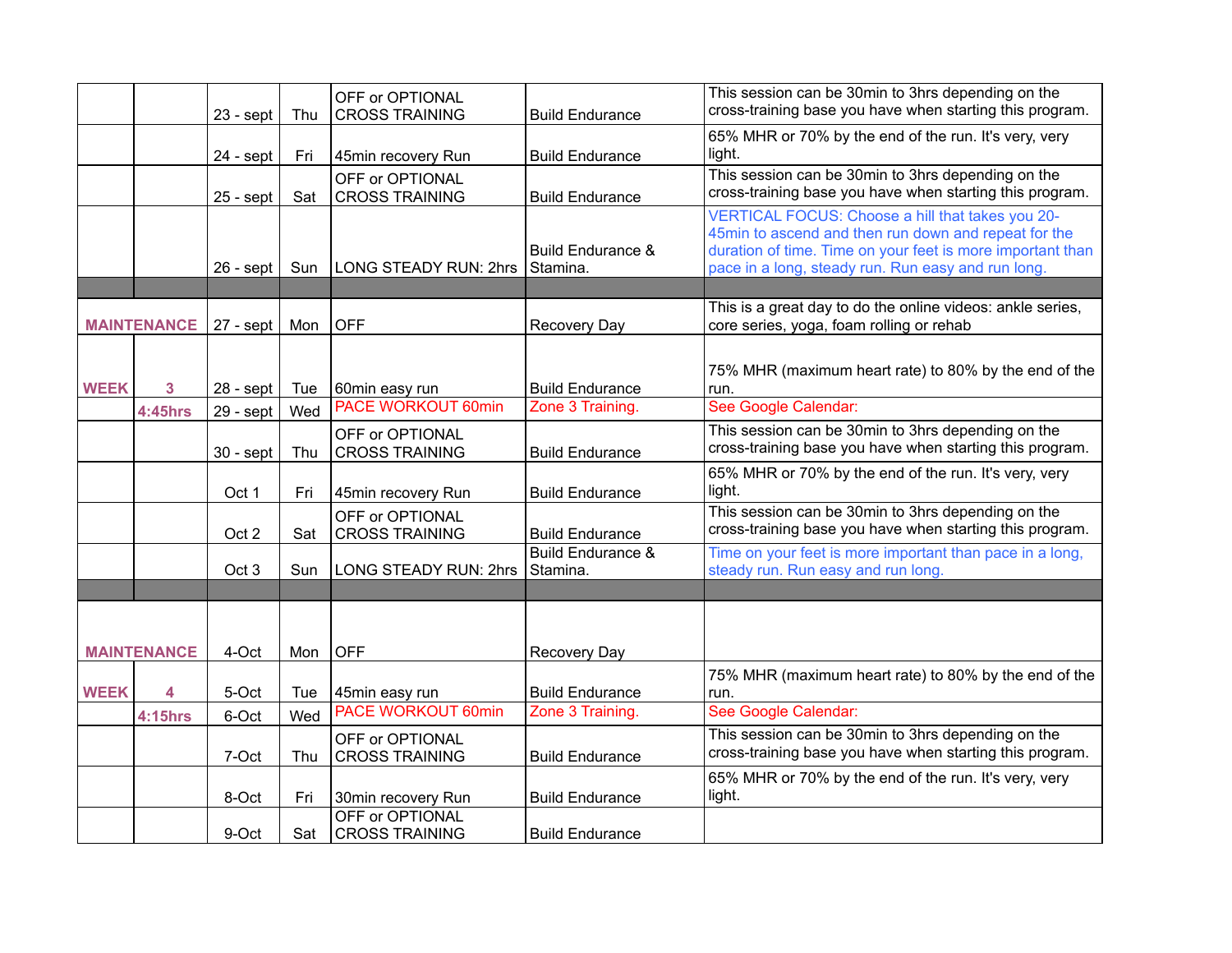|             |                    |        |            |                                                 |                                          | VERTICAL FOCUS: Choose a hill that takes you 20-<br>45min to ascend and then run down and repeat for the         |
|-------------|--------------------|--------|------------|-------------------------------------------------|------------------------------------------|------------------------------------------------------------------------------------------------------------------|
|             |                    | 10-Oct | <b>Sun</b> | LONG STEADY RUN: 2hrs                           | <b>Build Endurance &amp;</b><br>Stamina. | duration of time. Time on your feet is more important than<br>pace in a long, steady run. Run easy and run long. |
|             |                    |        |            |                                                 |                                          |                                                                                                                  |
|             |                    |        |            |                                                 |                                          | 75% MHR (maximum heart rate) to 80% by the end of the                                                            |
|             | <b>MAINTENANCE</b> | 11-Oct | Mon        | 45min easy run                                  | <b>Build Endurance</b>                   | run.                                                                                                             |
| <b>WEEK</b> | 5                  | 12-Oct | Tue        | <b>OFF</b>                                      | Recovery Day                             | This is a great day to do the online videos: ankle series,<br>core series, yoga, foam rolling or rehab           |
|             | <b>4:15hrs</b>     | 13-Oct | Wed        | <b>PACE WORKOUT 60min</b>                       | Zone 3 Training.                         | See Google Calendar:                                                                                             |
|             |                    | 14-Oct | Thu        | 30min recovery Run                              | <b>Build Endurance</b>                   | 65% MHR or 70% by the end of the run. It's very, very<br>light.                                                  |
|             |                    | 15-Oct | Fri        | OFF or OPTIONAL<br><b>CROSS TRAINING</b>        | <b>Build Endurance</b>                   | This session can be 30min to 3hrs depending on the<br>cross-training base you have when starting this program.   |
|             |                    | 16-Oct | Sat        | OFF or OPTIONAL<br><b>CROSS TRAINING</b>        | <b>Build Endurance</b>                   | This session can be 30min to 3hrs depending on the<br>cross-training base you have when starting this program.   |
|             |                    |        |            |                                                 |                                          |                                                                                                                  |
|             |                    |        |            |                                                 |                                          |                                                                                                                  |
|             |                    | 17-Oct | Sun        | <b>LONG STEADY RUN: 2hrs</b>                    | <b>Build Endurance &amp;</b><br>Stamina. | Time on your feet is more important than pace in a long,<br>steady run. Run easy and run long.                   |
|             |                    |        |            |                                                 |                                          |                                                                                                                  |
|             | <b>MAINTENANCE</b> | 18-Oct | Mon        | <b>OFF</b>                                      | Recovery Day                             | This is a great day to do the online videos: ankle series,<br>core series, yoga, foam rolling or rehab           |
| <b>WEEK</b> | $6\phantom{a}6$    | 19-Oct | Tue        | 45min easy run                                  | <b>Build Endurance</b>                   | 75% MHR (maximum heart rate) to 80% by the end of the<br>run.                                                    |
|             |                    |        |            | <b>PACE WORKOUT 60min</b>                       | Zone 3 Training.                         | See Google Calendar:                                                                                             |
|             | 4.5hrs             | 20-Oct | Wed        |                                                 |                                          |                                                                                                                  |
|             |                    | 21-Oct | Thu        | OFF or OPTIONAL<br><b>CROSS TRAINING</b>        | <b>Build Endurance</b>                   | This session can be 30min to 3hrs depending on the<br>cross-training base you have when starting this program.   |
|             |                    | 22-Oct | Fri        | 45min recovery Run                              | <b>Build Endurance</b>                   | 65% MHR or 70% by the end of the run. It's very, very<br>light.                                                  |
|             |                    | 23-Oct | Sat        | <b>OFF or OPTIONAL</b><br><b>CROSS TRAINING</b> | <b>Build Endurance</b>                   | This session can be 30min to 3hrs depending on the<br>cross-training base you have when starting this program.   |
|             |                    | 24-Oct | Sun        | <b>LONG STEADY RUN: 2hrs</b>                    | <b>Build Endurance &amp;</b><br>Stamina. | Time on your feet is more important than pace in a long,<br>steady run. Run easy and run long.                   |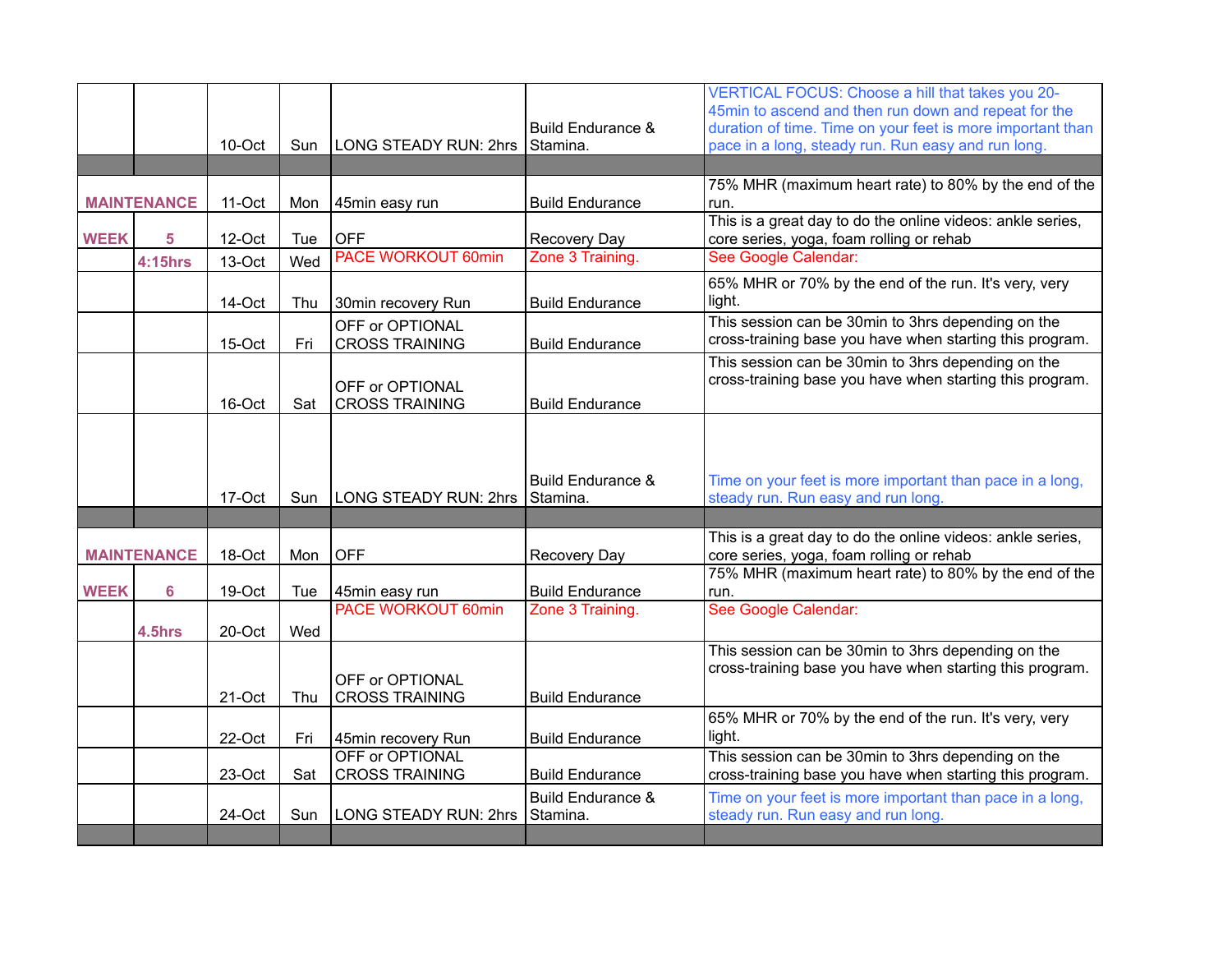|              |                |            |     |                                          |                                          | This is a great day to do the online videos: ankle series,                                                                                                                                                                   |
|--------------|----------------|------------|-----|------------------------------------------|------------------------------------------|------------------------------------------------------------------------------------------------------------------------------------------------------------------------------------------------------------------------------|
| <b>BUILD</b> |                | $25$ -Oct  | Mon | <b>OFF</b>                               | Recovery Day                             | core series, yoga, foam rolling or rehab                                                                                                                                                                                     |
|              |                |            |     |                                          |                                          | 75% MHR (maximum heart rate) to 80% by the end of the                                                                                                                                                                        |
| <b>WEEK</b>  | $\overline{7}$ | 26-Oct     | Tue | 60min easy run                           | <b>Build Endurance</b>                   | run.                                                                                                                                                                                                                         |
|              |                |            |     | <b>PACE WORKOUT 60min</b>                | Zone 3 Training.                         | See Google Calendar: Perceived exersion is fun-hard -<br>NOT exhausting.                                                                                                                                                     |
|              | <b>5HRS</b>    | $27 - Oct$ | Wed |                                          |                                          |                                                                                                                                                                                                                              |
|              |                | 28-Oct     | Thu | OFF or OPTIONAL<br><b>CROSS TRAINING</b> | <b>Build Endurance</b>                   | This session can be 30min to 3hrs depending on the<br>cross-training base you have when starting this program.                                                                                                               |
|              |                | 29-Oct     | Fri | 40min recovery Run                       | <b>Build Endurance</b>                   | 65% MHR or 70% by the end of the run. It's very, very<br>light.                                                                                                                                                              |
|              |                | 30-Oct     | Sat | OFF or OPTIONAL<br><b>CROSS TRAINING</b> | <b>Build Endurance</b>                   | This session can be 30min to 3hrs depending on the<br>cross-training base you have when starting this program.                                                                                                               |
|              |                | 31-Oct     | Sun | <b>LONG STEADY RUN: 2:</b><br>20hrs      | <b>Build Endurance &amp;</b><br>Stamina. | VERTICAL FOCUS: Choose a hill that takes you 20-<br>45min to ascend and then run down and repeat for the<br>duration of time. Time on your feet is more important than<br>pace in a long, steady run. Run easy and run long. |
|              |                |            |     |                                          |                                          |                                                                                                                                                                                                                              |
|              |                |            |     |                                          |                                          |                                                                                                                                                                                                                              |
|              | <b>BUILD</b>   | 1-Nov      | Mon | <b>OFF</b>                               | <b>Recovery Day</b>                      | this is a good week for recovery. You may want to run on<br>the low end of the mileage range and take an extra day<br>off                                                                                                    |
|              |                |            |     |                                          |                                          | 75% MHR (maximum heart rate) to 80% by the end of the                                                                                                                                                                        |
| <b>WEEK</b>  | 8              | 2-Nov      | Tue | 45min easy run                           | <b>Build Endurance</b>                   | run.                                                                                                                                                                                                                         |
|              |                |            |     | <b>PACE WORKOUT 60min</b>                | Zone 3 Training.                         | See Google Calendar: Perceived exersion is fun-hard -<br>NOT exhausting.                                                                                                                                                     |
|              | <b>5HRS</b>    | 3-Nov      | Wed |                                          |                                          |                                                                                                                                                                                                                              |
|              |                | 4-Nov      | Thu | OFF or OPTIONAL<br><b>CROSS TRAINING</b> | <b>Build Endurance</b>                   | This session can be 30min to 3hrs depending on the<br>cross-training base you have when starting this program.                                                                                                               |
|              |                | 5-Nov      | Fri | 45min recovery Run                       | <b>Build Endurance</b>                   | 65% MHR or 70% by the end of the run. It's very, very<br>light.                                                                                                                                                              |
|              |                | 6-Nov      | Sat | OFF or OPTIONAL<br><b>CROSS TRAINING</b> | <b>Build Endurance</b>                   |                                                                                                                                                                                                                              |
|              |                | 7-Nov      | Sun | LONG STEADY RUN: 2:<br>30hrs             | <b>Build Endurance</b>                   | 75% MHR (maximum heart rate) to 80% by the end of the<br>run.                                                                                                                                                                |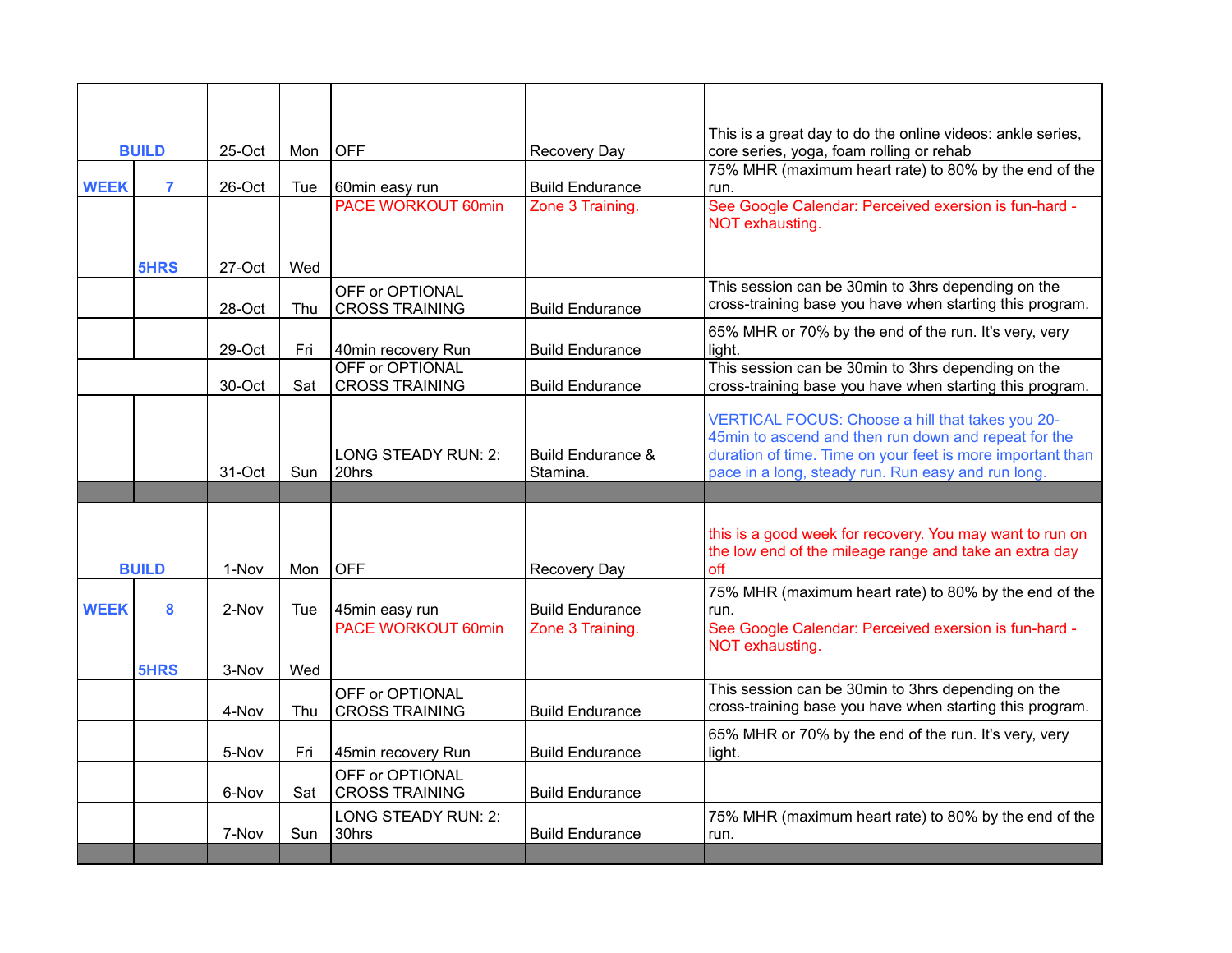| <b>BUILD</b> |                | 8-Nov  | Mon | <b>OFF</b>                               | <b>Recovery Day</b>                      | This is a great day to do the online videos: ankle series,<br>core series, yoga, foam rolling or rehab         |
|--------------|----------------|--------|-----|------------------------------------------|------------------------------------------|----------------------------------------------------------------------------------------------------------------|
| <b>WEEK</b>  | 9              | 9-Nov  | Tue | 75min easy run                           | <b>Build Endurance</b>                   | 75% MHR (maximum heart rate) to 80% by the end of the<br>run.                                                  |
|              | <b>5:30HRS</b> | 10-Nov | Wed | <b>PACE WORKOUT 60min</b>                | Zone 3 Training.                         | See Google Calendar: Perceived exersion is fun-hard -<br>NOT exhausting.                                       |
|              |                | 11-Nov | Thu | OFF or OPTIONAL<br><b>CROSS TRAINING</b> | <b>Build Endurance</b>                   | This session can be 30min to 3hrs depending on the<br>cross-training base you have when starting this program. |
|              |                | 12-Nov | Fri | 30min recovery Run                       | <b>Build Endurance</b>                   | 65% MHR or 70% by the end of the run. It's very, very<br>light.                                                |
|              |                | 13-Nov | Sat | OFF or OPTIONAL<br><b>CROSS TRAINING</b> | <b>Build Endurance</b>                   | This session can be 30min to 3hrs depending on the<br>cross-training base you have when starting this program. |
|              |                | 14-Nov | Sun | LONG STEADY RUN: 2:<br>45hrs             | <b>Build Endurance &amp;</b><br>Stamina. | Time on your feet is more important than pace in a long,<br>steady run. Run easy and run long.                 |
|              |                |        |     |                                          |                                          |                                                                                                                |
|              | <b>REST</b>    | 15-Nov | Mon | <b>OFF</b>                               | Recovery Day                             | This is a great day to do the online videos: ankle series,<br>core series, yoga, foam rolling or rehab         |
| <b>WEEK</b>  | 10             | 16-Nov | Tue | 45min easy run                           | <b>Build Endurance</b>                   | 75% MHR (maximum heart rate) to 80% by the end of the<br>run.                                                  |
|              | <b>4HRS</b>    | 17-Nov | Wed | <b>PACE WORKOUT 60min</b>                | Zone 3 Training.                         | See Google Calendar: Perceived exersion is fun-hard -<br>NOT exhausting.                                       |
|              |                | 18-Nov | Thu | OFF or OPTIONAL<br><b>CROSS TRAINING</b> | <b>Build Endurance</b>                   | This session can be 30min to 3hrs depending on the<br>cross-training base you have when starting this program. |
|              |                | 19-Nov | Fri | 30min recovery Run                       | <b>Build Endurance</b>                   | 65% MHR or 70% by the end of the run. It's very, very<br>light.                                                |
|              |                | 20-Nov | Sat | OFF or OPTIONAL<br><b>CROSS TRAINING</b> | <b>Build Endurance</b>                   | This session can be 30min to 3hrs depending on the<br>cross-training base you have when starting this program. |
|              |                | 21-Nov | Sun | <b>LONG STEADY RUN:</b><br>75min         | <b>Build Endurance &amp;</b><br>Stamina. | Time on your feet is more important than pace in a long,<br>steady run. Run easy and run long.                 |
|              |                |        |     |                                          |                                          |                                                                                                                |
|              | <b>BUILD</b>   | 22-Nov | Mon | <b>OFF</b>                               | <b>Recovery Day</b>                      | This is a great day to do the online videos: ankle series,<br>core series, yoga, foam rolling or rehab         |
| <b>WEEK</b>  | 11             | 23-Nov | Tue | 60min easy run or OFF                    | <b>Build Endurance</b>                   | 75% MHR (maximum heart rate) to 80% by the end of the<br>run.                                                  |
|              | <b>5:45HRS</b> | 24-Nov | Wed | <b>PACE WORKOUT 60min</b>                | Zone 3 Training.                         | See Google Calendar: Perceived exersion is fun-hard -<br>NOT exhausting.                                       |
|              |                | 25-Nov | Thu | OFF or OPTIONAL<br><b>CROSS TRAINING</b> | <b>Build Endurance</b>                   | This session can be 30min to 3hrs depending on the<br>cross-training base you have when starting this program. |